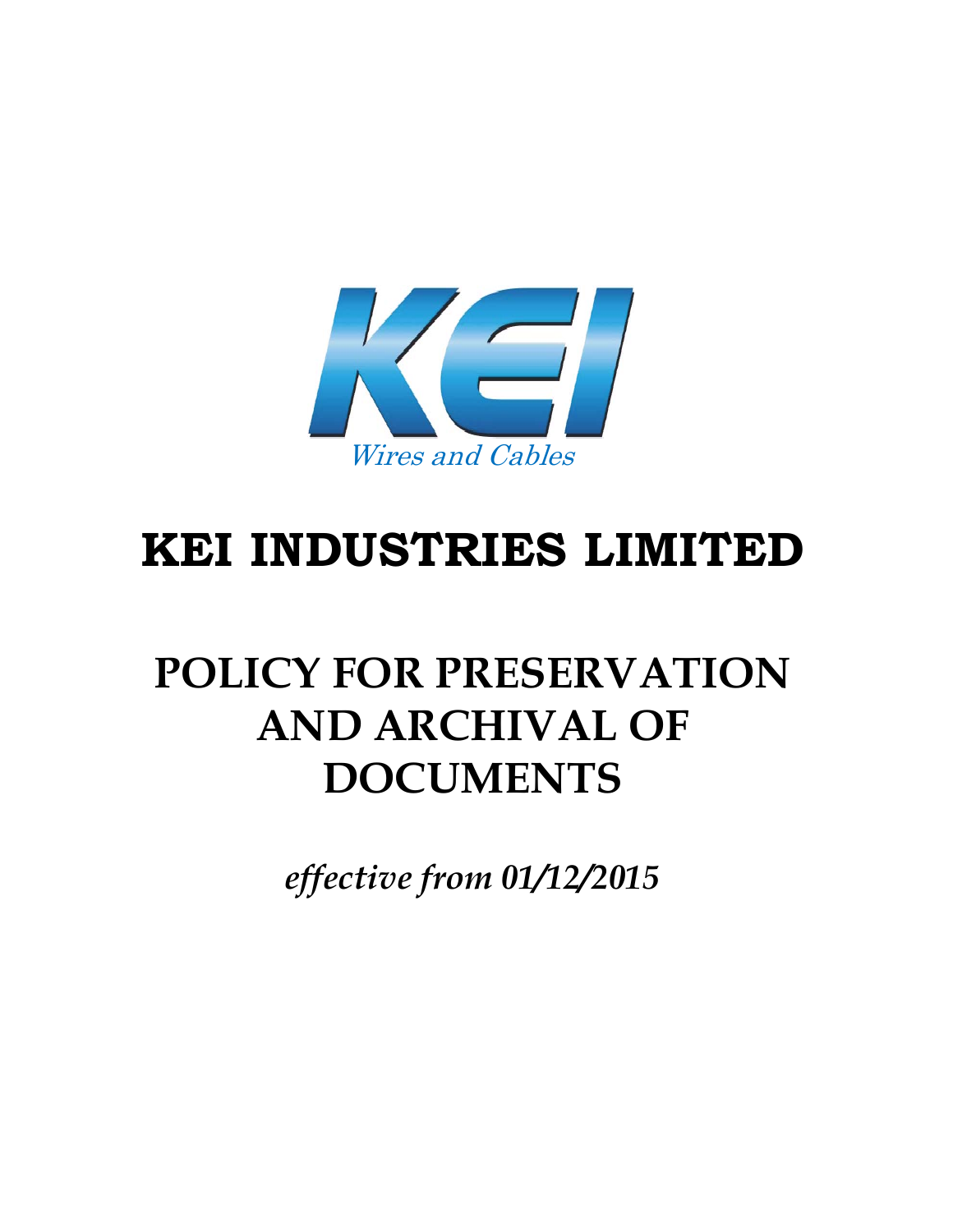#### 1. PREFACE

In terms of the provisions of Regulation 9 of SEBI (Listing Obligations and Disclosure Requirements) Regulations, 2015 (herein referred to as "Regulations" or "Listing Regulations"), the Company shall have a policy for Preservation of Documents, approved by its Board of Directors, classifying them in at least two categories as follows:

- a) documents whose preservation shall be permanent in nature;
- b) documents with preservation period of not less than eight years after completion of the relevant transactions:

Further, the Company is also required to host on its website, all the material events/ informations as disclosed to the Stock Exchange(s) under Regulation 30 (8) of the Listing Regulations for a minimum period of five years and thereafter as per the archival policy of the Company, as disclosed on its website.

Accordingly, this Policy for Preservation and Archival of Documents has been formulated and approved by the Board of Directors of the Company.

#### 2. PURPOSE

The purpose of this policy is to ensure that the Company

- complies with documents retention laws;
- retains valuable documents and saves time, money and space;
- protects against allegations of selective document destruction;
- provides for a routine destruction of non-business, superfluous, and outdated documents.

#### 3. DEFINITIONS

- a) "The Company" means "KEI INDUSTRIES LIMITED".
- b) "Policy" means Policy for Preservation and Archival of Documents.
- c) "Archival" is the process of moving documents that is no longer actively used to a separate storage device for long-term retention. Archive document consists of older document that is still important to the organization and may be needed for future reference, as well as document that must be retained for regulatory compliance.
- d) "Documents" includes all the documents, writings, papers, agreements, deeds, contracts, notices, advertisements, requisitions, orders, declarations, forms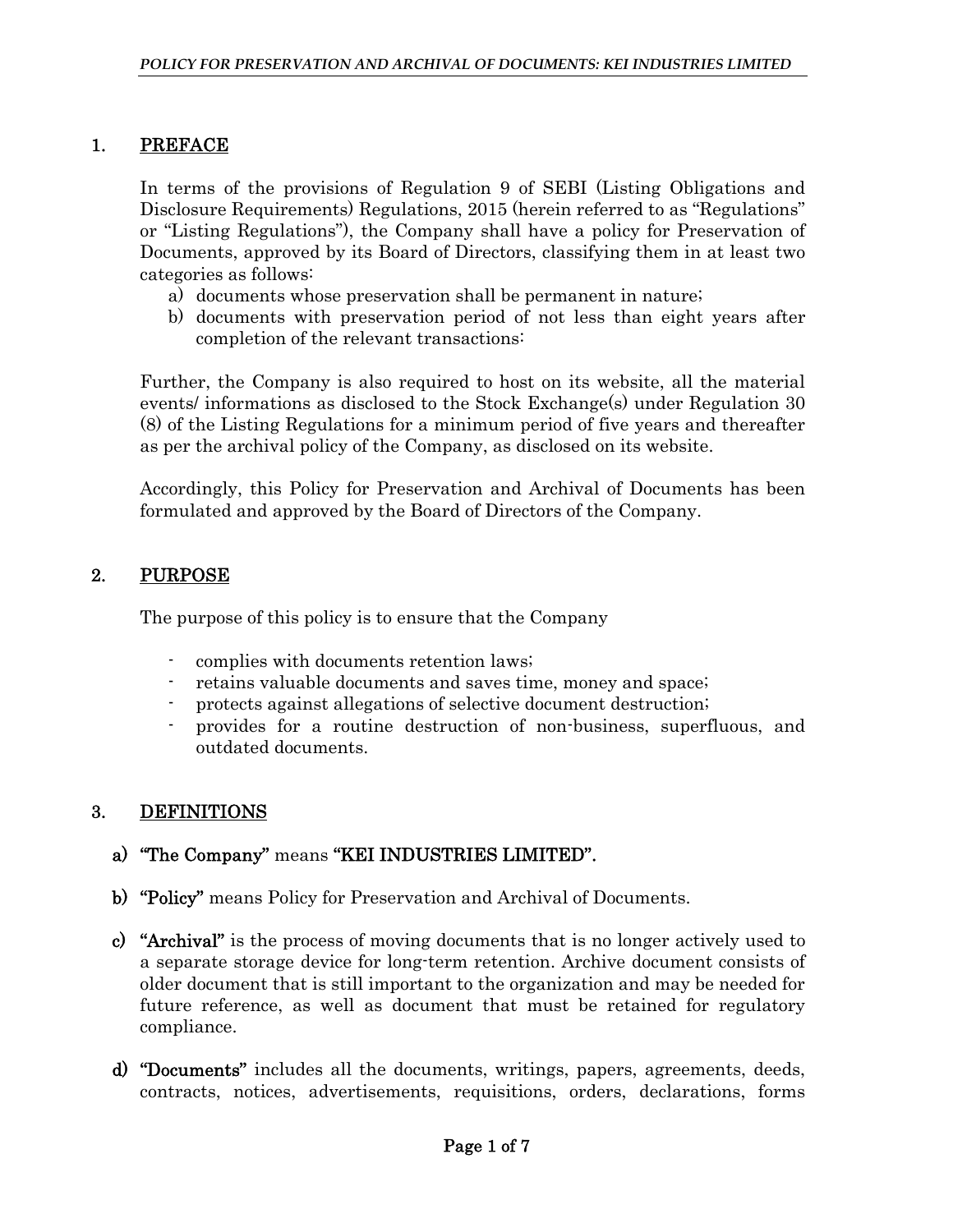minutes, disclosures, intimations, information, Policies or any other record maintained by the Company either on paper or in electronic form.

- e) "Electronic Form", with reference to information, means any information generated, sent, received or stored in media, magnetic, optical, computer memory, micro film, computer generated micro fiche or similar device;
- f) "Authorised Person" means the functional head of the concerned department or any person duly authorised by the Board.
- g) "Board" means Board of Directors of the Company.
- h) "Preservation" means to keep in good order and to prevent from being altered, damaged or destroyed, other than as permitted by this Policy.
- i) "Maintenance" means keeping documents either physically or in electronic form.
- j) "Website" means www.kei-ind.com or any modification thereof.

## 4. INTERPRETATION

Terms that have not been defined in this Policy shall have the same meaning assigned to them in the Companies Act, 2013, Securities and Exchange Board of India (Listing Obligations and Disclosure Requirements) Regulations, 2015, and/or any other SEBI Regulation(s) as amended from time to time.

#### 5. SCOPE

This policy will guide the Company, Employees and Officers in handling the documents efficiently and maintenance of any documents, their preservation and disposal/destruction.

The Board of Directors have classified the following documents to be retained and preserved for posterity.

- $\triangleright$  Documents that need to be preserved / retained permanently;
- Documents that may be preserved / retained for a period of at least 8 years.

## 6. DOCUMENT PRESERVATION

The preservation of documents shall be done in the following manner:

Class A Documents: Documents which are to be preserved permanently, either under Applicable Law or as determined by the Authorised Person.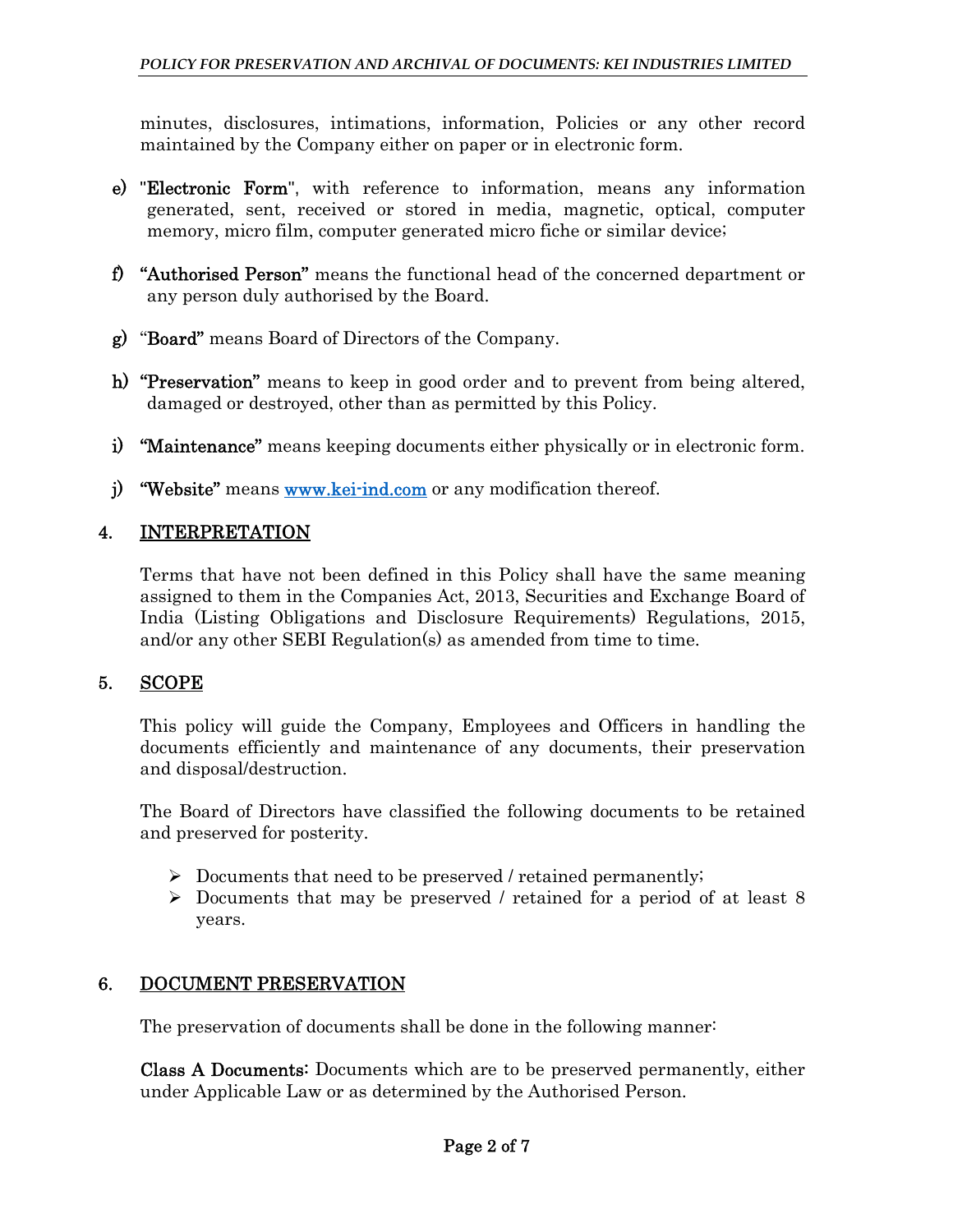Class B Documents: Where a document is required to be preserved for not less than eight years after the completion of the relevant transactions under Applicable Law, then for such period. Where a document is required to be preserved for a period less than eight years as per Applicable Law, then for such period required by applicable law.

Class C Documents: Where there is no such requirement as per Applicable Law, then for such period as deemed fit by the Authorised Person.

As a general principle, documents should be permanently preserved, even beyond the requirements of Applicable Law, where the document has a particular legal, historical or business significance and is of such nature that it should be available to the Company for the long term.

An indicative list of Class A & Class B documents has been set out in Annexure - I.

Each Authorised Person will guide the employees in his/ her department and ensure that they identify and classify the documents and take appropriate action with regard to their Preservation and Disposal thereof and each Authorised Person are responsible for taking into account the potential impacts on preservation of the documents in their work area and their decision to retain/preserve or destroy documents pertaining to their area.

Each Authorised Person and head of concerned Department shall act under this Policy in consultation with the Company Secretary of the Company and shall perform all acts and extend all cooperation to the Company Secretary to enable him/ her to ensure compliance with this Policy and the Regulations.

## 7. MAINTENANCE AND STORAGE OF DOCUMENT

All documents in physical form are to be maintained by the Respective Department(s) at the respective locations.

The physical documents preserved may be converted, whenever required or felt necessary, into electronic form to ensure ease in maintenance of documents and efficient utilization of space. This will be done after obtaining prior approval of the Authorised Person.

Electronic version(s) of all of documents are to be maintained within the Company's centralized electronic document software database, which is maintained by the IT Services Department.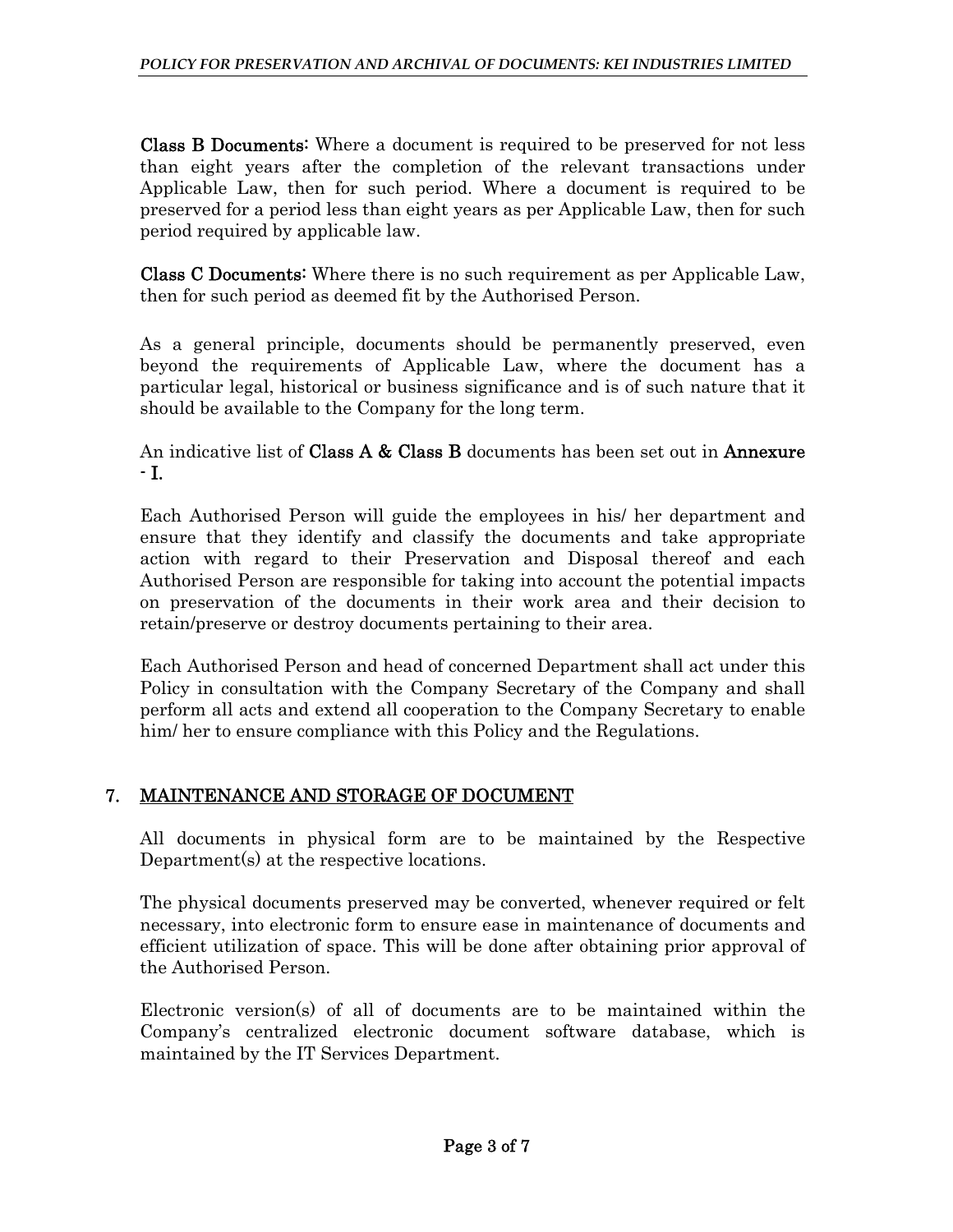#### 8. DESTRUCTION OF DOCUMENTS

a.) Documents shall be disposed as follows:

Class A Documents cannot be disposed without the approval of the Board.

Class B Documents may be disposed off after the time prescribed under applicable Law has lapsed, with the approval of the Authorised person.

Class C Documents may be disposed off with the approval of the Authorised Person.

- b.) The Authorised Person shall exercise due diligence while destroying any Document including seeking confirmation from other relevant departments or external consultants, to the extent necessary.
- c.) The IT department shall make appropriate provision for back up for Electronic Documents. In the event that it is necessary to manually dispose of an electronic document, the IT Department shall use the "Permanent Delete" function to permanently dispose of electronic documents.

#### 9. SUSPENSION OF DOCUMENTS DISPOSAL IN THE EVENT OF LITIGATION OR CLAIMS

In case the Company is served with any notice for request of documents or any employee becomes aware of a governmental investigation or audit concerning the Company or commencement of any litigation against the Company, any further disposal of documents connected with the matter shall be suspended until such time the investigation / litigation ends.

## 10. WEB ARCHIVAL POLICY

- a) The documents, informations, disclosures, notices, policies as provided under the Listing Regulations and the Companies Act, 2013, which are required to be disclosed on the website, shall be uploaded on the website of the Company.
- b) The Company shall also disclose on its website all events or information which has been disclosed to Stock Exchange(s) under Regulation 30(8).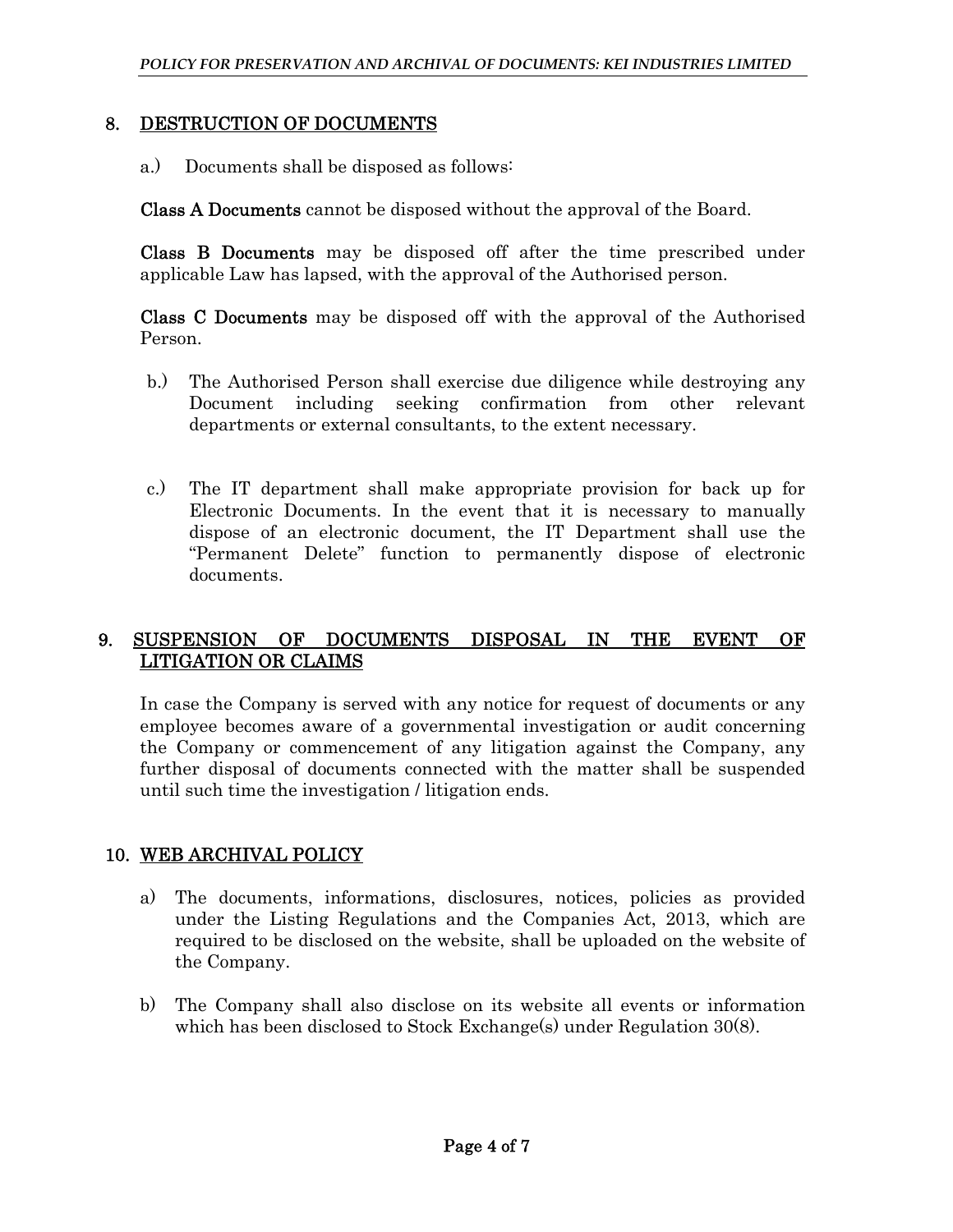c) The website of the Company shall be reviewed on regular intervals for ensuring that all the above mentioned disclosures are available on the website of the Company as required.

These documents/disclosures, unless otherwise mentioned in the Act/ Regulations itself, shall be hosted on the website of the Company for a minimum period of 5 (Five) Years from the date of initial posting and there after keeping in view the nature, materiality, impact and relevance of such material event/information can continue to remain hosted on the website of the Company for a longer period of time, as may be decided by the Board from time to time. Such information will be moved/transferred to Archive folders under the respective heads / sub-folders, in a way so that these can be searched easily as and when required by any person.

#### 11. LIMITATIONS OF POLICY AND ITS REVIEW

In case of any conflict between the provisions of this Policy and the Regulations or the Companies Act, 2013 or any other statutory enactments, the provisions of such Regulations or the Companies Act, 2013 or other Statutory Enactments, shall prevail over this policy.

The Board of Directors shall review this Policy from time to time and shall have the power to amend or modify this Policy for Preservation and Archival of Documents from time to time in line with the requirement of said Listing Regulations as amended from time to time.

\*\*\*\*\*\*\*\*\*\*\*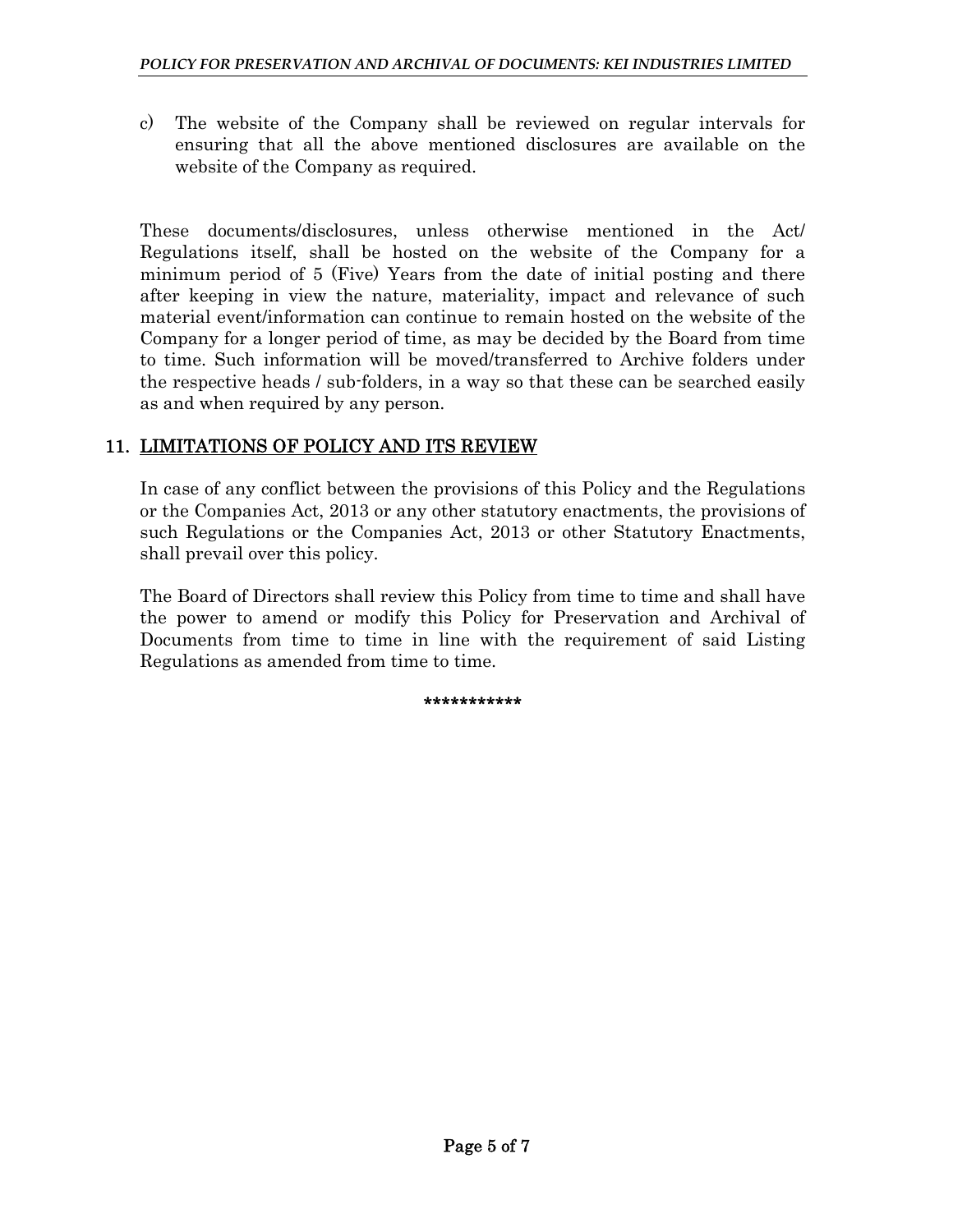## Annexure – I

## $\triangleright$  Indicative list:

## Class A Documents

| Sl. | <b>Type of Document</b>                                                  |
|-----|--------------------------------------------------------------------------|
| No. |                                                                          |
| 1.  | Corporate Documents - The Certificate of Incorporation, Commencement     |
|     | of Business, Listing Agreement, Common Seal, Memorandum and Article      |
|     | of Association, Annual Reports etc.                                      |
| 2.  | Minute Books of all the Board, Committee and General Meetings of the     |
|     | Company.                                                                 |
| 3.  | Register of Members (MGT-1) along with Index.                            |
| 4.  | Register of Renewed and Duplicate Share Certificate (SH-2).              |
| 5.  | Register of Charge (CHG-7).                                              |
| 6.  | Register of Loan, Guarantee, Security and Acquisition made by the        |
|     | Company (MBP-2).                                                         |
| 7.  | Register of Contracts with Related Party and Contacts and Bodies etc. in |
|     | which Directors are interested (MBP-4).                                  |
| 8.  | Register of Investment not held in its own name by the Company (MBP-3)   |
|     | and Investment Documents/proofs including certificates etc.              |
| 9.  | License and other statutory approvals.                                   |
| 10. | Audited Financial Statement.                                             |
| 11. | Material Agreements/Contracts.                                           |
| 12. | Orders issued by Courts/Statutory Bodies.                                |
| 13. | Any other documents as may be required to maintain permanently in        |
|     | terms of applicable law(s), maintained and preserved from time to time.  |